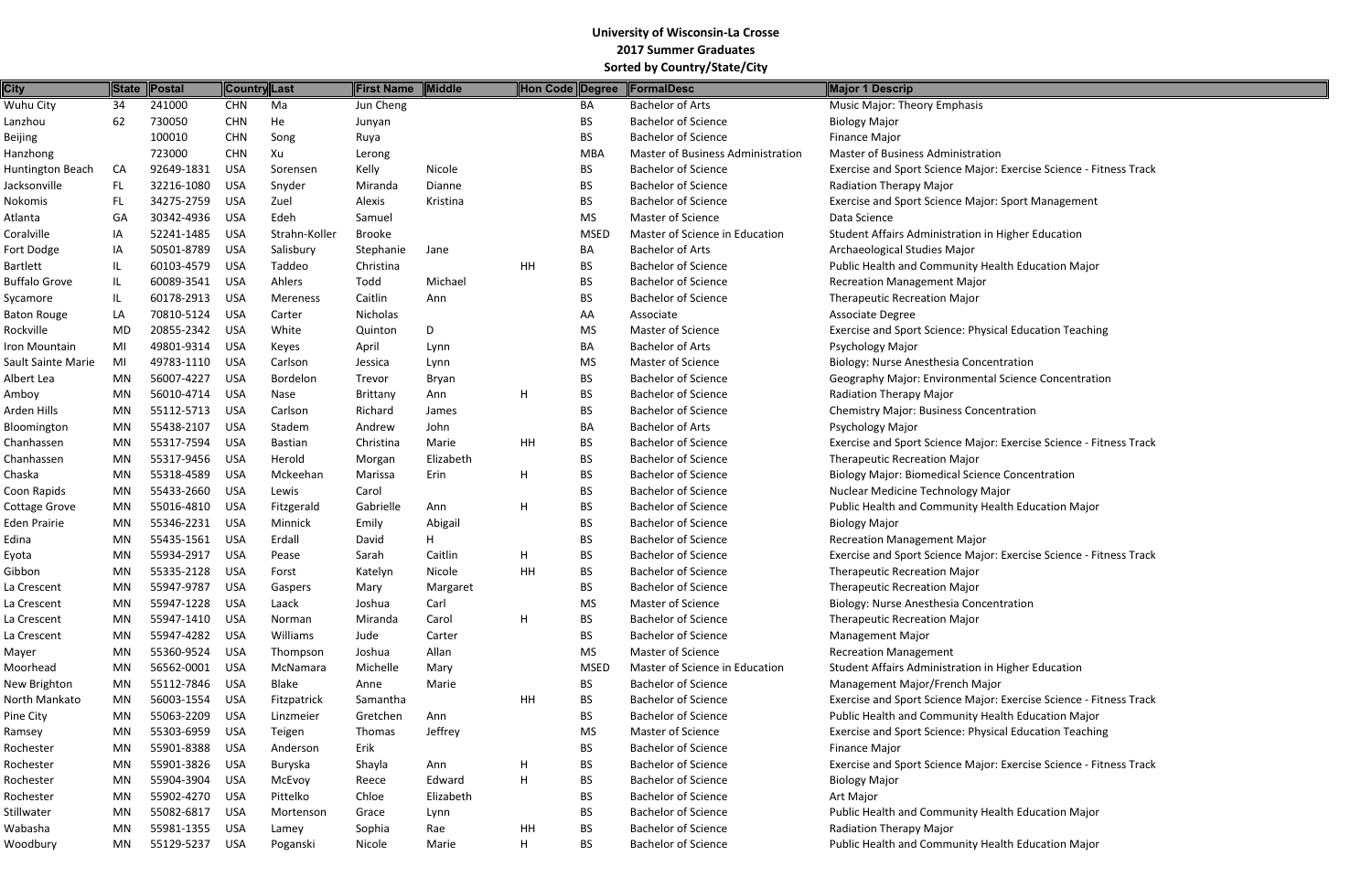| <b>City</b>              | State     | <b>Postal</b> | <b>Country</b> Last |                | <b>First Name</b> | Middle          | Hon Code Degree |             | <b>FormalDesc</b>          | <b>Major 1 Descrip</b>                                    |
|--------------------------|-----------|---------------|---------------------|----------------|-------------------|-----------------|-----------------|-------------|----------------------------|-----------------------------------------------------------|
| Saint Louis              | <b>MO</b> | 63119-4008    | <b>USA</b>          | Sachs          | Grant             | Edward          |                 | <b>BS</b>   | <b>Bachelor of Science</b> | <b>Recreation Management Major</b>                        |
| <b>Valley City</b>       | <b>ND</b> | 58072-2948    | <b>USA</b>          | Janowiak       | Samuel            |                 |                 | BA          | <b>Bachelor of Arts</b>    | English Major: Literature Emphasis                        |
| Lincoln                  | <b>NE</b> | 68521-6674    | <b>USA</b>          | Williamson     | Joni              | Marie           |                 | <b>BS</b>   | <b>Bachelor of Science</b> | Health and Wellness Management Major                      |
| <b>Cortlandt Manor</b>   | <b>NY</b> | 10567-1130    | <b>USA</b>          | O'Reilly       | Mary              | Catherine       |                 | MS          | <b>Master of Science</b>   | Exercise and Sport Science: Physical Education Teaching   |
| <b>Putnam Valley</b>     | <b>NY</b> | 10579-2405    | <b>USA</b>          | Schmid         | Joseph            | R.              |                 | <b>MS</b>   | <b>Master of Science</b>   | Exercise and Sport Science: Physical Education Teaching   |
| Wexford                  | PA        | 15090-9647    | <b>USA</b>          | Potter         | <b>Brandon</b>    | Robert          |                 | MS          | Master of Science          | Biology                                                   |
| Jefferson                | SD        | 57038-6875    | <b>USA</b>          | Grenko         | Haley             | Ann Elizabeth   | H               | <b>BS</b>   | <b>Bachelor of Science</b> | <b>Exercise and Sport Science Major: Sport Management</b> |
| Alma                     | WI        | 54610-8378    | <b>USA</b>          | Fraley-Gleiter | Amanda            | Sue             |                 | <b>CERT</b> | Certificate                | <b>Educational Leadership</b>                             |
| Alma Center              | WI        | 54611-9720    | <b>USA</b>          | Laufenberg     | Kayla             | Nicole          | H               | <b>BS</b>   | <b>Bachelor of Science</b> | Public Health and Community Health Education Major        |
| Almond                   | WI        | 54909-9058    | <b>USA</b>          | Turzinski      | Kiara             | Iris            |                 | <b>BS</b>   | <b>Bachelor of Science</b> | <b>Biology Major</b>                                      |
| Altoona                  | WI        | 54720-2097    | <b>USA</b>          | Prust          | Christina         | Elizabeth       |                 | <b>MPH</b>  | Master of Public Health    | <b>Community Health Education: Public Health</b>          |
| Altoona                  | WI        | 54720-2242    | <b>USA</b>          | Ruff           | Kayla             | Anne            | HH              | <b>BS</b>   | <b>Bachelor of Science</b> | Psychology Major                                          |
| Antigo                   | WI        | 54409-8705    | <b>USA</b>          | <b>Bolen</b>   | <b>Nick</b>       | Michael         |                 | <b>BS</b>   | <b>Bachelor of Science</b> | Exercise and Sport Science Major: Exercise Science - Pre  |
| Antigo                   | WI        | 54409-2609    | <b>USA</b>          | Wegter         | Justen            | John            |                 | <b>BS</b>   | <b>Bachelor of Science</b> | Exercise and Sport Science Major: Sport Management        |
| Appleton                 | WI        | 54913-8384    | <b>USA</b>          | Peeters        | Alexandra         | Nicole          |                 | <b>BS</b>   | <b>Bachelor of Science</b> | Public Health and Community Health Education Major        |
| Appleton                 | WI        | 54915-7078    | <b>USA</b>          | Reinl          | Jaclyn            | Rose            |                 | <b>BS</b>   | <b>Bachelor of Science</b> | <b>Marketing Major</b>                                    |
| Appleton                 | WI        | 54915-3029    | <b>USA</b>          | Volpintesta    | Collin            | Michael         |                 | <b>BS</b>   | <b>Bachelor of Science</b> | <b>Recreation Management Major</b>                        |
| Arcadia                  | WI        | 54612-8006    | <b>USA</b>          | Sobotta        | Mikaela           | Ann             | H               | <b>BS</b>   | <b>Bachelor of Science</b> | <b>Therapeutic Recreation Major</b>                       |
| Arcadia                  | WI        | 54612-8608    | <b>USA</b>          | Waters         | Abigail           | Rose            |                 | <b>BS</b>   | <b>Bachelor of Science</b> | Public Health and Community Health Education Major        |
| Ashland                  | WI        | 54806-2629    | <b>USA</b>          | Cornelius      | Catlyn            | Doreen          |                 | <b>BS</b>   | <b>Bachelor of Science</b> | <b>Therapeutic Recreation Major</b>                       |
| <b>Baldwin</b>           | WI        | 54002-5308    | <b>USA</b>          | Hanson         | Mara              | Ruth            | H               | <b>BS</b>   | <b>Bachelor of Science</b> | Public Health and Community Health Education Major        |
| <b>Baldwin</b>           | WI        | 54002-3241    | <b>USA</b>          | Wevers         | Dylan             | Eugene          |                 | <b>BS</b>   | <b>Bachelor of Science</b> | Recreation Management Major: Community-Based Reci         |
| <b>Baraboo</b>           | WI        | 53913-2905    | <b>USA</b>          | Lebo           | Corbin            | Christopher Ray |                 | AA          | Associate                  | Associate Degree                                          |
| <b>Bayside</b>           | WI        | 53217-1431    | <b>USA</b>          | Dickson        | Callie            | Katherine       |                 | <b>BS</b>   | <b>Bachelor of Science</b> | <b>Therapeutic Recreation Major</b>                       |
| Beaver Dam               | WI        | 53916-1716    | <b>USA</b>          | Simon          | Teresa            | C               | H               | <b>BS</b>   | <b>Bachelor of Science</b> | Public Health and Community Health Education Major        |
| Belgium                  | WI        | 53004-9767    | <b>USA</b>          | Susen          | John              | Colton          |                 | <b>BS</b>   | <b>Bachelor of Science</b> | Exercise and Sport Science Major: Exercise Science - Fitr |
| <b>Black River Falls</b> | WI        | 54615-5981    | <b>USA</b>          | Parker         | JaNel             | Leigh           |                 | <b>BS</b>   | <b>Bachelor of Science</b> | Psychology Major                                          |
| Boscobel                 | WI        | 53805-9203    | <b>USA</b>          | Welsh          | Rebecca           | Jeanenne        |                 | <b>BS</b>   | <b>Bachelor of Science</b> |                                                           |
| <b>Brillion</b>          | WI        | 54110-9612    | <b>USA</b>          | <b>Bunnell</b> | Rachel            |                 |                 | <b>BS</b>   | <b>Bachelor of Science</b> | <b>Biology Major</b><br>Nuclear Medicine Technology Major |
| <b>Brillion</b>          | WI        | 54110-1479    | <b>USA</b>          | Olp            |                   |                 |                 | <b>BS</b>   | <b>Bachelor of Science</b> |                                                           |
| <b>Brodhead</b>          | WI        | 53520-9702    | <b>USA</b>          | Adams          | Alexander         | Anton<br>Beth   |                 |             | <b>Bachelor of Science</b> | <b>Therapeutic Recreation Major</b>                       |
|                          |           |               |                     |                | Amanda            |                 |                 | <b>BS</b>   |                            | Public Health and Community Health Education Major        |
| <b>Brookfield</b>        | WI        | 53045-6301    | <b>USA</b>          | Holbach        | Kyle              | James           |                 | <b>BS</b>   | <b>Bachelor of Science</b> | <b>Recreation Management Major</b>                        |
| <b>Brownsville</b>       | WI        | 53006         | <b>USA</b>          | Scharschmidt   | Tyler             | Scott Anthony   | H               | <b>BS</b>   | <b>Bachelor of Science</b> | <b>Statistics Major: Actuarial Science Concentration</b>  |
| <b>Brule</b>             | WI        | 54820-9034    | <b>USA</b>          | Olson          | Micah             | Todd            |                 | <b>BS</b>   | <b>Bachelor of Science</b> | <b>Management Major</b>                                   |
| <b>Burlington</b>        | WI        | 53105-2315    | <b>USA</b>          | Gesteland      | Zachary           | Earl            |                 | <b>BS</b>   | <b>Bachelor of Science</b> | <b>Management Major</b>                                   |
| Burlington               | WI        | 53105-7413    | <b>USA</b>          | Lininger       | Tyler             | Scott           |                 | <b>BS</b>   | <b>Bachelor of Science</b> | Exercise and Sport Science Major: Exercise Science - Fitr |
| Burlington               | WI        | 53105-1016    | <b>USA</b>          | Reda           | Nicholas          | John            |                 | <b>BS</b>   | <b>Bachelor of Science</b> | <b>Biology Major: Aquatic Science Concentration</b>       |
| Campbellsport            | WI        | 53010-3326    | <b>USA</b>          | Tripoli        | Dylan             | Philip          |                 | <b>BS</b>   | <b>Bachelor of Science</b> | Radiation Therapy Major                                   |
| Campbellsport            | WI        | 53010-2318    | <b>USA</b>          | Woodley        | Michael           | Joseph          |                 | <b>BS</b>   | <b>Bachelor of Science</b> | <b>Therapeutic Recreation Major</b>                       |
| Cazenovia                | WI        | 53924-7047    | <b>USA</b>          | McGlynn        | Joseph            | Jerome          |                 | MS          | Master of Science          | Exercise and Sport Science: Human Performance             |
| Cedarburg                | WI        | 53012-9526    | <b>USA</b>          | Steinbrenner   | Peter             | Henry           | H               | <b>BS</b>   | <b>Bachelor of Science</b> | Exercise and Sport Science Major: Exercise Science - Fitr |
| Colfax                   | WI        | 54730-9523    | <b>USA</b>          | Gibson         | Reed              |                 |                 | <b>BS</b>   | <b>Bachelor of Science</b> | Exercise and Sport Science Major: Sport Management        |
| Colgate                  | WI        | 53017-9158    | <b>USA</b>          | Wilfert        | Kristin           | Marie           | H               | <b>BS</b>   | <b>Bachelor of Science</b> | Radiation Therapy Major                                   |
| Cuba City                | WI        | 53807-9703    | <b>USA</b>          | Sullivan       | Taylor            | James           |                 | <b>BS</b>   | <b>Bachelor of Science</b> | Radiation Therapy Major                                   |
| Darlington               | WI        | 53530-9538    | <b>USA</b>          | Morrone        | Dakota            | Louis           |                 | <b>BS</b>   | <b>Bachelor of Science</b> | <b>Biology Major: Biomedical Science Concentration</b>    |
| De Forest                | WI        | 53532-1482    | <b>USA</b>          | Geary          | Mason             | Lee             |                 | <b>BS</b>   | <b>Bachelor of Science</b> | Exercise and Sport Science Major: Sport Management        |
| De Forest                | WI        | 53532-3220    | <b>USA</b>          | Schultz        | Hannah            | Marie           |                 | <b>BS</b>   | <b>Bachelor of Science</b> | Exercise and Sport Science Major: Exercise Science - Fitr |

- 
- 
- 
- 
- 
- Exercise Science Pre-professional Track
- 
- ommunity-Based Recreation Emphasis
- Exercise Science Fitness Track

- 
- 
- Exercise Science Fitness Track
- Exercise Science Fitness Track
- Exercise Science Fitness Track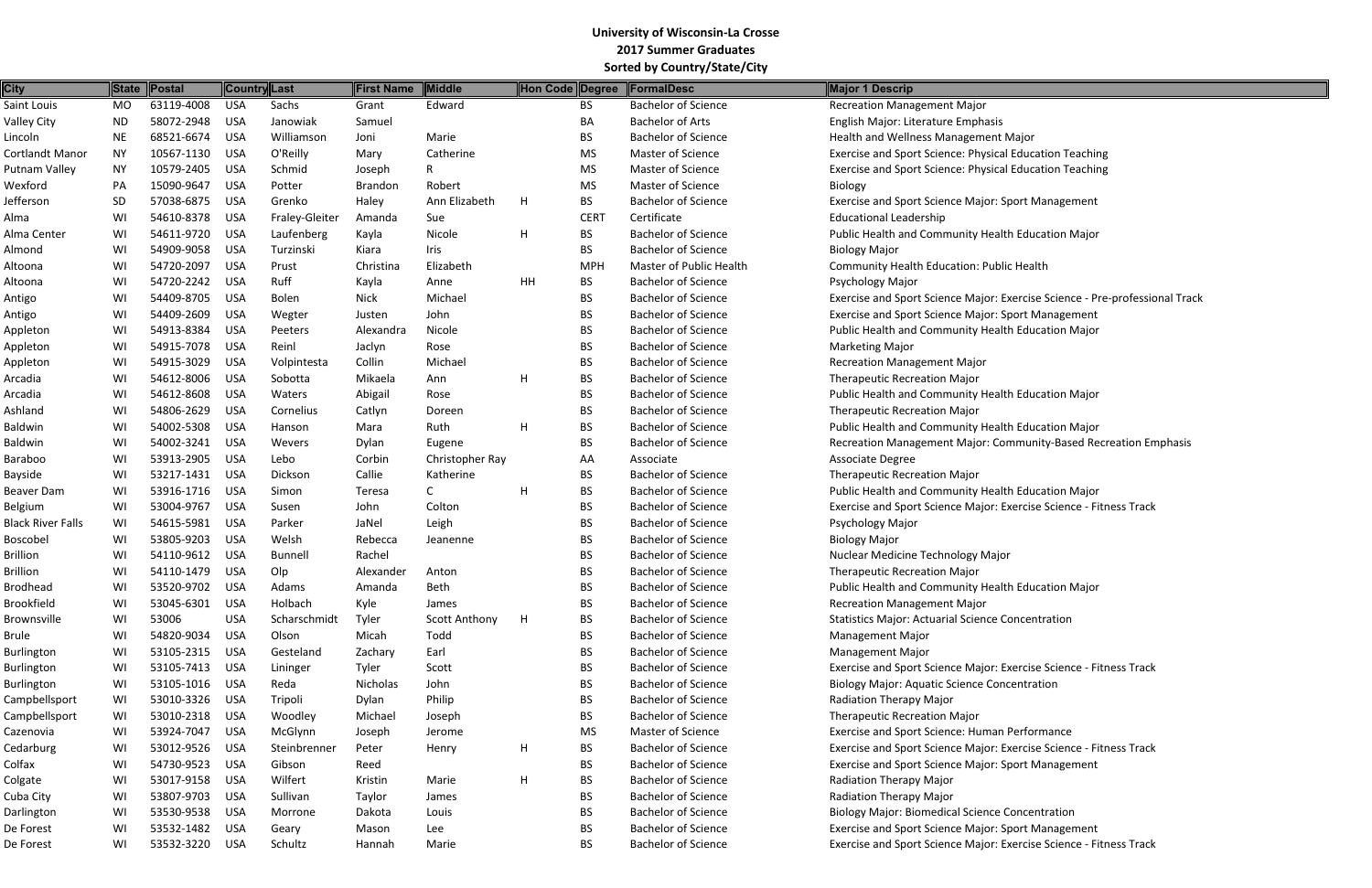| <b>City</b>       | <b>State</b> | Postal     |            | <b>Country Last</b> | First Name | Middle    | Hon Code Degree |            | FormalDesc                     | Major 1 Descrip                                         |
|-------------------|--------------|------------|------------|---------------------|------------|-----------|-----------------|------------|--------------------------------|---------------------------------------------------------|
| Delafield         | WI           | 53018-1100 | <b>USA</b> | Schneider           | Karli      | Alise     |                 | <b>BS</b>  | <b>Bachelor of Science</b>     | <b>Therapeutic Recreation Major</b>                     |
| Eagle             | WI           | 53119-2247 | <b>USA</b> | Hoelzel             | Faith      | Alexandra |                 | <b>BS</b>  | <b>Bachelor of Science</b>     | Psychology Major                                        |
| Edgar             | WI           | 54426-9400 | <b>USA</b> | Smith               | Hayley     | Marie     |                 | <b>BS</b>  | <b>Bachelor of Science</b>     | Public Health and Community Health Education Major      |
| Elkhorn           | WI           | 53121-4382 | <b>USA</b> | Hauser              | Jessica    | Susan     |                 | <b>BS</b>  | <b>Bachelor of Science</b>     | Nuclear Medicine Technology Major                       |
| <b>Fall River</b> | WI           | 53932-9712 | <b>USA</b> | Yuds                | Eric       | Martin    |                 | <b>BS</b>  | <b>Bachelor of Science</b>     | <b>Therapeutic Recreation Major</b>                     |
| Fitchburg         | WI           | 53711-5014 | <b>USA</b> | McKenna             | Erin       | Elizabeth |                 | <b>BS</b>  | <b>Bachelor of Science</b>     | Therapeutic Recreation Major/Spanish Major              |
| Fond du Lac       | WI           | 54935-3549 | <b>USA</b> | Boardman            | Kali       | Ann       |                 | <b>BS</b>  | <b>Bachelor of Science</b>     | Psychology Major                                        |
| Fond du Lac       | WI           | 54935-7602 | <b>USA</b> | Lindow              | Lydia      | Jean      |                 | <b>BS</b>  | <b>Bachelor of Science</b>     | <b>Therapeutic Recreation Major</b>                     |
| Franklin          | WI           | 53132-8979 | <b>USA</b> | Kadlec              | Molly      |           | H               | <b>BS</b>  | <b>Bachelor of Science</b>     | <b>Therapeutic Recreation Major</b>                     |
| Franklin          | WI           | 53132-8353 | <b>USA</b> | Lai                 | Xiao       | Lin       |                 | <b>BS</b>  | <b>Bachelor of Science</b>     | Public Health and Community Health Education Major      |
| Franklin          | WI           | 53132-8449 | <b>USA</b> | Mrotek              | Alex       | Edward    |                 | <b>BS</b>  | <b>Bachelor of Science</b>     | Undergraduate Special - Non Degree                      |
| Frederic          | WI           | 54837-9642 | <b>USA</b> | <b>Burton</b>       | Paige      | Elizabeth |                 | <b>BS</b>  | <b>Bachelor of Science</b>     | Psychology Major                                        |
| Frederic          | WI           | 54837-5710 | <b>USA</b> | Saengthaweep        | Waranyu    |           |                 | <b>BS</b>  | <b>Bachelor of Science</b>     | <b>Finance Major</b>                                    |
| Fremont           | WI           | 54940-9510 | <b>USA</b> | Hren                | Allie      | Patricia  | H               | <b>BS</b>  | <b>Bachelor of Science</b>     | <b>Radiation Therapy Major</b>                          |
| Genoa             | WI           | 54632-8708 | <b>USA</b> | Hunder              | Carrol     | Diane     |                 | <b>MPH</b> | <b>Master of Public Health</b> | <b>Community Health Education: Public Health</b>        |
| Genoa             | WI           | 54632-8706 | <b>USA</b> | Malin               | Tyler      | John      |                 | <b>BS</b>  | <b>Bachelor of Science</b>     | Recreation Management Major: Community-Based Re         |
| Germantown        | WI           | 53022-4700 | <b>USA</b> | Midlikowski         | Samuel     | Joseph    |                 | <b>BS</b>  | <b>Bachelor of Science</b>     | Recreation Management Major: Generalist Emphasis        |
| Germantown        | WI           | 53022-4295 | <b>USA</b> | Proegler            | Kristen    | Marie     |                 | <b>BS</b>  | <b>Bachelor of Science</b>     | <b>Management Major</b>                                 |
| Glendale          | WI           | 53209-1803 | <b>USA</b> | Stewart             | John       | David     | H               | <b>BS</b>  | <b>Bachelor of Science</b>     | Accountancy Major/Spanish Major                         |
| Grafton           | WI           | 53024-2048 | <b>USA</b> | Sauer               | Alyssa     | Rae       | Н               | <b>BS</b>  | <b>Bachelor of Science</b>     | <b>Therapeutic Recreation Major</b>                     |
| Grafton           | WI           | 53024-1203 | <b>USA</b> | Zietz               | Zachary    | Michael   |                 | <b>BS</b>  | <b>Bachelor of Science</b>     | Exercise and Sport Science Major: Exercise Science - Fi |
| Green Bay         | WI           | 54313-6405 | <b>USA</b> | Tschoeke            | Benjamin   | Richard   |                 | <b>BS</b>  | <b>Bachelor of Science</b>     | <b>Biology Major</b>                                    |
| Green Bay         | WI           | 54313-9227 | <b>USA</b> | Waskosky            | Shane      | David     |                 | <b>BS</b>  | <b>Bachelor of Science</b>     | Exercise and Sport Science Major: Exercise Science - Fi |
| Greenville        | WI           | 54942-8637 | <b>USA</b> | Wunderlich          | Ryan       | Joseph    |                 | <b>BS</b>  | <b>Bachelor of Science</b>     | <b>Biology Major: Biomedical Science Concentration</b>  |
| Hartford          | WI           | 53027-9263 | <b>USA</b> | Kaye                | Berclee    | Joseph    |                 | <b>BS</b>  | <b>Bachelor of Science</b>     | <b>Therapeutic Recreation Major</b>                     |
| Hartland          | WI           | 53029-1724 | <b>USA</b> | Finco               | Kenneth    | Henry     |                 | <b>BS</b>  | <b>Bachelor of Science</b>     | Exercise and Sport Science Major: Exercise Science - Fi |
| Hartland          | WI           | 53029-2709 | <b>USA</b> | Meissner            | Emily      | Marie     | H               | <b>BS</b>  | <b>Bachelor of Science</b>     | <b>Therapeutic Recreation Major</b>                     |
| Hartland          | WI           | 53029-2254 | <b>USA</b> | Runingen            | Kayla      | Jo        |                 | <b>BS</b>  | <b>Bachelor of Science</b>     | Public Health and Community Health Education Major      |
| Hartland          | WI           | 53029-8569 | <b>USA</b> | Schiller            | Laura      | Marie     | н               | <b>BS</b>  | <b>Bachelor of Science</b>     | <b>Therapeutic Recreation Major</b>                     |
| Holmen            | WI           | 54636-9181 | <b>USA</b> | <b>Braund</b>       | Ashley     | Nicole    |                 | <b>BS</b>  | <b>Bachelor of Science</b>     | <b>Therapeutic Recreation Major</b>                     |
| Holmen            | WI           | 54636-9439 | <b>USA</b> | Carlson             | Alexandra  | Marie     | H               | <b>BS</b>  | <b>Bachelor of Science</b>     | Exercise and Sport Science Major: Exercise Science - Fi |
| Holmen            | WI           | 54636-7205 | <b>USA</b> | Hodgins             | Cailin     | Dianna    |                 | BA         | <b>Bachelor of Arts</b>        | Spanish Major                                           |
| Horicon           | WI           | 53032-1007 | <b>USA</b> | Halsema             | Nicholas   | John      | H               | <b>BS</b>  | <b>Bachelor of Science</b>     | Exercise and Sport Science Major: Exercise Science - Fi |
| Horicon           | WI           | 53032-1303 | <b>USA</b> | Powers              | Katherine  | Anne      | H               | <b>BS</b>  | <b>Bachelor of Science</b>     | Recreation Management Major: Generalist Emphasis        |
| <b>Hubertus</b>   | WI           | 53033-9747 | <b>USA</b> | Konop               | Tonya      | Ann       |                 | <b>BS</b>  | <b>Bachelor of Science</b>     | Exercise and Sport Science Major: Sport Management      |
| Hudson            | WI           | 54016-1051 | <b>USA</b> | Anderson            | Kjirsten   | Lynn      |                 | <b>MPH</b> | Master of Public Health        | Community Health Education: Public Health               |
| Hudson            | WI           | 54016-6717 | <b>USA</b> | Stenso-Velo         | Solvei     | Kai       | H               | <b>BS</b>  | <b>Bachelor of Science</b>     | Public Health and Community Health Education Major      |
| Ixonia            | WI           | 53036-9551 | <b>USA</b> | Beaudette           | Elizabeth  | Anne      |                 | <b>BS</b>  | <b>Bachelor of Science</b>     | <b>Biology Major</b>                                    |
| Janesville        | WI           | 53548-8424 | <b>USA</b> | Fuller              | Morgan     | Elizabeth | H               | BA         | <b>Bachelor of Arts</b>        | Political Science Major/Public Administration Major     |
| Janesville        | WI           | 53546-3533 | <b>USA</b> | Groshan             | Rachel     | Cathryn   |                 | AA         | Associate                      | Associate Degree                                        |
| Janesville        | WI           | 53548-2858 | <b>USA</b> | Hawkinson           | Jordan     | Mari      |                 | BA         | <b>Bachelor of Arts</b>        | Psychology Major                                        |
| Janesville        | WI           | 53546-1787 | <b>USA</b> | Prijic              | Lucas      |           |                 | BS.        | <b>Bachelor of Science</b>     | Management Major                                        |
| Juda              | WI           | 53550-9551 | <b>USA</b> | Trotter             | Mckayla    | Nicole    | H               | BS         | <b>Bachelor of Science</b>     | <b>Therapeutic Recreation Major</b>                     |
| Kenosha           | WI           | 53143-5621 | <b>USA</b> | Brothen             | Emily      | Jean      |                 | <b>BS</b>  | <b>Bachelor of Science</b>     | <b>SAH Foundation</b>                                   |
| Kenosha           | WI           | 53142-4681 | <b>USA</b> | Hoecherl            | Kaela      |           |                 | <b>MS</b>  | Master of Science              | <b>Clinical Exercise Physiology</b>                     |
| Kenosha           | WI           | 53144-3338 | USA        | Savaglio            | Mikayla    | Marie     | H               | <b>BS</b>  | <b>Bachelor of Science</b>     | <b>Recreation Management Major</b>                      |
| Kewaunee          | WI           | 54216-9499 | <b>USA</b> | Diener              | Cody       | Joseph    | HH              | <b>BS</b>  | <b>Bachelor of Science</b>     | Radiation Therapy Major                                 |
|                   |              |            |            |                     |            |           |                 |            |                                |                                                         |

ommunity-Based Recreation Emphasis

Exercise Science - Fitness Track

Exercise Science - Fitness Track

Exercise Science - Fitness Track

Exercise Science - Fitness Track

Exercise Science - Fitness Track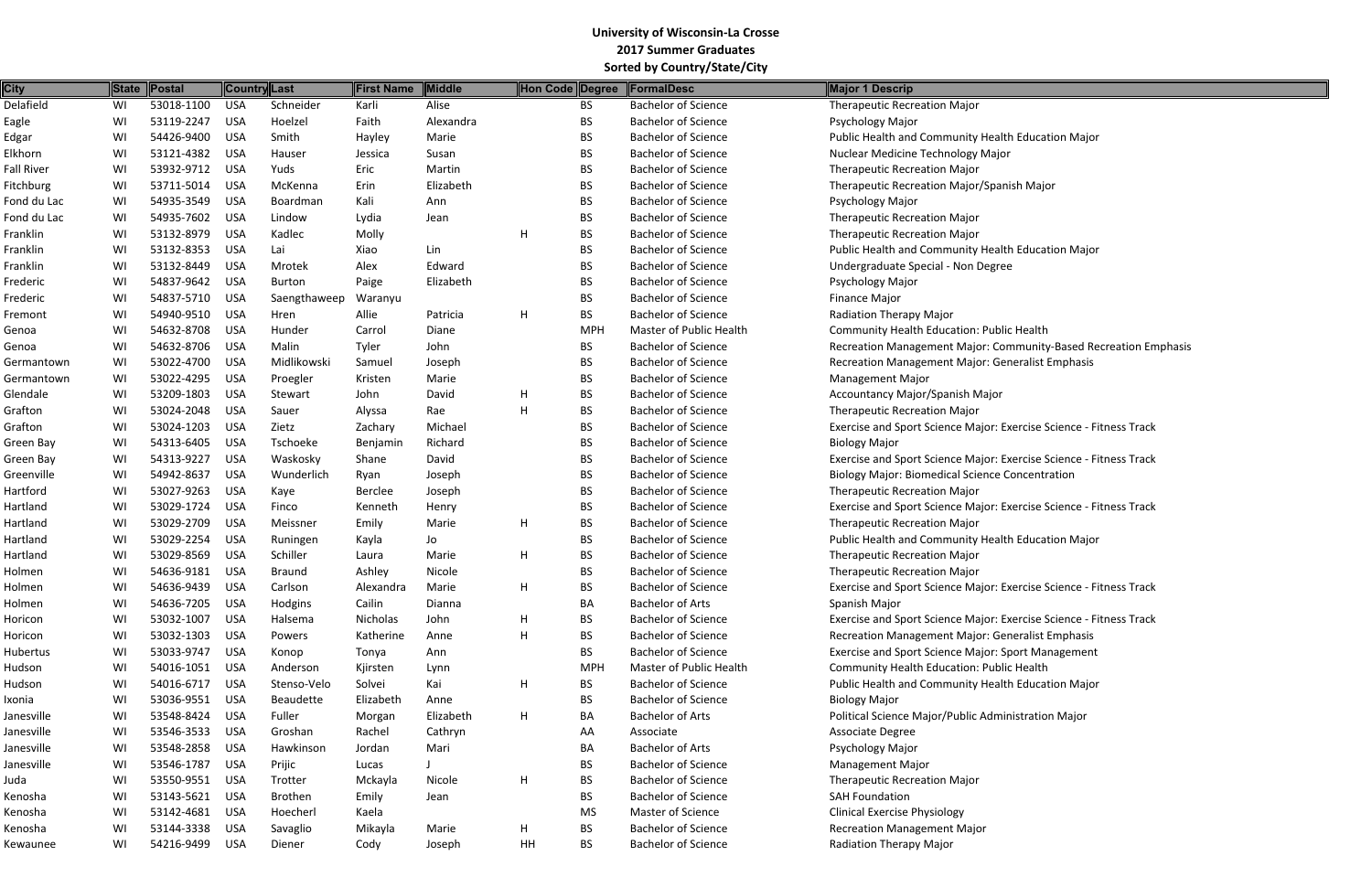| <b>City</b>  | State | $\ $ Postal |            | Country Last   | <b>First Name</b> | Middle             | Hon Code Degree |            | <b>FormalDesc</b>                 | <b>Major 1 Descrip</b>                                    |
|--------------|-------|-------------|------------|----------------|-------------------|--------------------|-----------------|------------|-----------------------------------|-----------------------------------------------------------|
| Kieler       | WI    | 53812-0343  | <b>USA</b> | <b>Brosius</b> | Gabrielle         | Lee                |                 | <b>BS</b>  | <b>Bachelor of Science</b>        | Nuclear Medicine Technology Major                         |
| Kronenwetter | WI    | 54455-8103  | <b>USA</b> | Daniels        | Kelcey            | Elizabeth          | H               | <b>BS</b>  | <b>Bachelor of Science</b>        | Public Health and Community Health Education Major        |
| Kronenwetter | WI    | 54455-7237  | <b>USA</b> | Knoll          | Emily             | Anna               | H               | BS         | <b>Bachelor of Science</b>        | <b>Biology Major</b>                                      |
| Kronenwetter | WI    | 54455-8047  | <b>USA</b> | Roth           | Steven            | Michael            |                 | BS         | <b>Bachelor of Science</b>        | Recreation Management Major: Community-Based Re           |
| La Crosse    | WI    | 54601-6665  | <b>USA</b> | Berger         | Jenna             | Marie              |                 | <b>BS</b>  | <b>Bachelor of Science</b>        | Public Health and Community Health Education Major        |
| La Crosse    | WI    | 54601-3566  | <b>USA</b> | Bitney         | Eric              | Michael            | H               | <b>BS</b>  | <b>Bachelor of Science</b>        | Exercise and Sport Science Major: Exercise Science - Fi   |
| La Crosse    | WI    | 54601-3861  | <b>USA</b> | <b>Borders</b> | Bryn              | <b>Hayes Daisy</b> |                 | <b>MS</b>  | <b>Master of Science</b>          | Biology: Nurse Anesthesia Concentration                   |
| La Crosse    | WI    | 54601-3565  | <b>USA</b> | Challe         | Kevin             | Joseph             |                 | <b>BS</b>  | <b>Bachelor of Science</b>        | Exercise and Sport Science Major: Exercise Science - Fi   |
| La Crosse    | WI    | 54601-7438  | <b>USA</b> | Erickson       | Jamie             | Rose               |                 | <b>MS</b>  | <b>Master of Science</b>          | Exercise and Sport Science: Human Performance             |
| La Crosse    | WI    | 54601-3827  | <b>USA</b> | Golfetti       | Cesar             | Pace               |                 | <b>MS</b>  | <b>Master of Science</b>          | <b>Recreation Management</b>                              |
| La Crosse    | WI    | 54601-7854  | <b>USA</b> | Griepentrog    | Elizabeth         |                    |                 | <b>MS</b>  | <b>Master of Science</b>          | Biology: Nurse Anesthesia Concentration                   |
| La Crosse    | WI    | 54601-4247  | <b>USA</b> | Haas           | Cecilia           | Rose               |                 | BS         | <b>Bachelor of Science</b>        | <b>Therapeutic Recreation Major</b>                       |
| La Crosse    | WI    | 54603-1160  | <b>USA</b> | Hanson         | Nicole            | Lee                |                 | AA         | Associate                         | Associate Degree                                          |
|              | WI    | 54603-2403  | <b>USA</b> |                |                   |                    |                 | <b>MS</b>  | <b>Master of Science</b>          |                                                           |
| La Crosse    |       |             |            | Holger         | Joseph            |                    |                 |            |                                   | Biology: Nurse Anesthesia Concentration                   |
| La Crosse    | WI    | 54601-5021  | <b>USA</b> | Johnson        | Jennifer          | Erin               |                 | <b>MS</b>  | <b>Master of Science</b>          | Biology: Nurse Anesthesia Concentration                   |
| La Crosse    | WI    | 54601-4519  | <b>USA</b> | Kaschner       | Michael           | Ryan               |                 | BS         | <b>Bachelor of Science</b>        | Exercise and Sport Science Major: Exercise Science - Fi   |
| La Crosse    | WI    | 54603-2826  | <b>USA</b> | Leighton       | Elizabeth         |                    |                 | <b>MS</b>  | Master of Science                 | Biology                                                   |
| La Crosse    | WI    | 54601-8422  | <b>USA</b> | Lein           | Tiffany           | Lynn               |                 | <b>MPH</b> | <b>Master of Public Health</b>    | Community Health Education: Public Health                 |
| La Crosse    | WI    | 54603-2130  | <b>USA</b> | Miller         | Tracy             | Jay                |                 | BS         | <b>Bachelor of Science</b>        | Sociology Major                                           |
| La Crosse    | WI    | 54603-1248  | <b>USA</b> | Modjeski       | Megan             | Margaret           |                 | BS         | <b>Bachelor of Science</b>        | Exercise and Sport Science Major: Sport Management        |
| La Crosse    | WI    | 54601-4949  | <b>USA</b> | Remes          | Rachel            | Marie              |                 | <b>BS</b>  | <b>Bachelor of Science</b>        | <b>Therapeutic Recreation Major</b>                       |
| La Crosse    | WI    | 54601-4932  | <b>USA</b> | Ross           | Jeffrey           | W                  |                 | <b>MBA</b> | Master of Business Administration | <b>Master of Business Administration</b>                  |
| La Crosse    | WI    | 54601-2829  | <b>USA</b> | Selck          | Jonathan          | David              |                 | BS         | <b>Bachelor of Science</b>        | <b>Exercise and Sport Science Major: Sport Management</b> |
| La Crosse    | WI    | 54601-4937  | <b>USA</b> | Stennes        | Parker            | Gordon             |                 | BS         | <b>Bachelor of Science</b>        | <b>Finance Major</b>                                      |
| La Crosse    | WI    | 54601-2490  | <b>USA</b> | Terry          | Kathryn           | Louise             |                 | <b>BS</b>  | <b>Bachelor of Science</b>        | Public Health and Community Health Education Major        |
| La Crosse    | WI    | 54601-2576  | <b>USA</b> | Walter         | Camille           | Janet              |                 | BA         | <b>Bachelor of Arts</b>           | Communication Studies Major: Broadcast and Digital I      |
| La Crosse    | WI    | 54601-5587  | <b>USA</b> | Wojtowicz      | Casey             | Thomas             |                 | BS         | <b>Bachelor of Science</b>        | <b>Biology Major</b>                                      |
| Ladysmith    | WI    | 54848-1156  | <b>USA</b> | Krell          | John              | Jeffrey            |                 | BS         | <b>Bachelor of Science</b>        | Geography Major                                           |
| Lake Geneva  | WI    | 53147-2601  | <b>USA</b> | Lockwood       | Megan             |                    |                 | <b>BS</b>  | <b>Bachelor of Science</b>        | Exercise and Sport Science Major: Exercise Science - Fi   |
| Lake Geneva  | WI    | 53147-3649  | <b>USA</b> | Skipper        | Eric              | Louis              |                 | BS         | <b>Bachelor of Science</b>        | Exercise and Sport Science Major: Sport Management        |
| Little Chute | WI    | 54140-1133  | <b>USA</b> | Janssen        | Elle              | Rose               | HH              | BS         | <b>Bachelor of Science</b>        | Radiation Therapy Major                                   |
| Lodi         | WI    | 53555-9745  | <b>USA</b> | Pfeffer        | Ava               | Claire             |                 | BS         | <b>Bachelor of Science</b>        | <b>Biology Major</b>                                      |
| Madison      | WI    | 53711-1212  | <b>USA</b> | Blackbourn     | Emily             |                    |                 | BA         | <b>Bachelor of Arts</b>           | Spanish Major                                             |
| Madison      | WI    | 53726-5301  | <b>USA</b> | Hoffman        | Rachel            | Loretta            |                 | BS         | <b>Bachelor of Science</b>        | Psychology Major                                          |
| Madison      | WI    | 53716-2491  | <b>USA</b> | Johnson        | Athena            | Y-Van              | HH              | BS         | <b>Bachelor of Science</b>        | <b>Therapeutic Recreation Major</b>                       |
| Madison      | WI    | 53711-5960  | <b>USA</b> | Ryan           | Tessa             | Paige              | H               | <b>BS</b>  | <b>Bachelor of Science</b>        | Psychology Major                                          |
| Madison      | WI    | 53704-4665  | <b>USA</b> | Shiwakoti      | Prasanna          | Raj                |                 | BS         | <b>Bachelor of Science</b>        | <b>Computer Science Major</b>                             |
| Madison      | WI    | 53711-1423  | <b>USA</b> | Shrestha       | Ayush             | Man                |                 | <b>BS</b>  | <b>Bachelor of Science</b>        | Political Science Major/Public Administration Major       |
| Madison      | WI    | 53713-2474  | <b>USA</b> | Vang           | Lee               |                    |                 | <b>MPH</b> | Master of Public Health           | Community Health Education: Public Health                 |
| Madison      | WI    | 53716-1948  | <b>USA</b> | Verburg        | Walter            |                    |                 | BS         | <b>Bachelor of Science</b>        | <b>Computer Science Major</b>                             |
| Manitowoc    | WI    | 54220-1870  | <b>USA</b> | Schuette       | Rebecca           | Marie              |                 | BS         | <b>Bachelor of Science</b>        | <b>Therapeutic Recreation Major</b>                       |
| Marathon     | WI    | 54448-9530  | <b>USA</b> | Switlick       | Nadine            | Rebecca            | H               | BS         | <b>Bachelor of Science</b>        | <b>Therapeutic Recreation Major</b>                       |
| Marshfield   | WI    | 54449-9025  | <b>USA</b> | Heiman         | Mariah            | Louise             |                 | <b>BS</b>  | <b>Bachelor of Science</b>        | Public Health and Community Health Education Major        |
| Marshfield   | WI    | 54449-1739  | <b>USA</b> | Smith          | Madeline          | Anne               | H               | BS         | <b>Bachelor of Science</b>        | Public Health and Community Health Education Major        |
| Marshfield   | WI    | 54449-9024  | <b>USA</b> | Sondgeroth     | Julie             | Eileen             |                 | BS         | <b>Bachelor of Science</b>        | <b>Biology Major</b>                                      |
| Mauston      | WI    | 53948-9741  | <b>USA</b> | Thrams         | Andrew            | David              |                 | BS         | <b>Bachelor of Science</b>        | Nuclear Medicine Technology Major                         |
| Mc Farland   | WI    | 53558-8419  | <b>USA</b> | <b>Summers</b> | Kaitlyn           | Nicole             |                 | BS         | <b>Bachelor of Science</b>        | <b>Management Major</b>                                   |
|              |       |             |            |                |                   |                    |                 |            |                                   |                                                           |

**I** Sura Exerention Supphasis Bachelor Community-Based Recreation Emphasis Exercise Science - Fitness Track

Exercise Science - Fitness Track

Exercise Science - Fitness Track

adcast and Digital Media Emphasis

Exercise Science - Fitness Track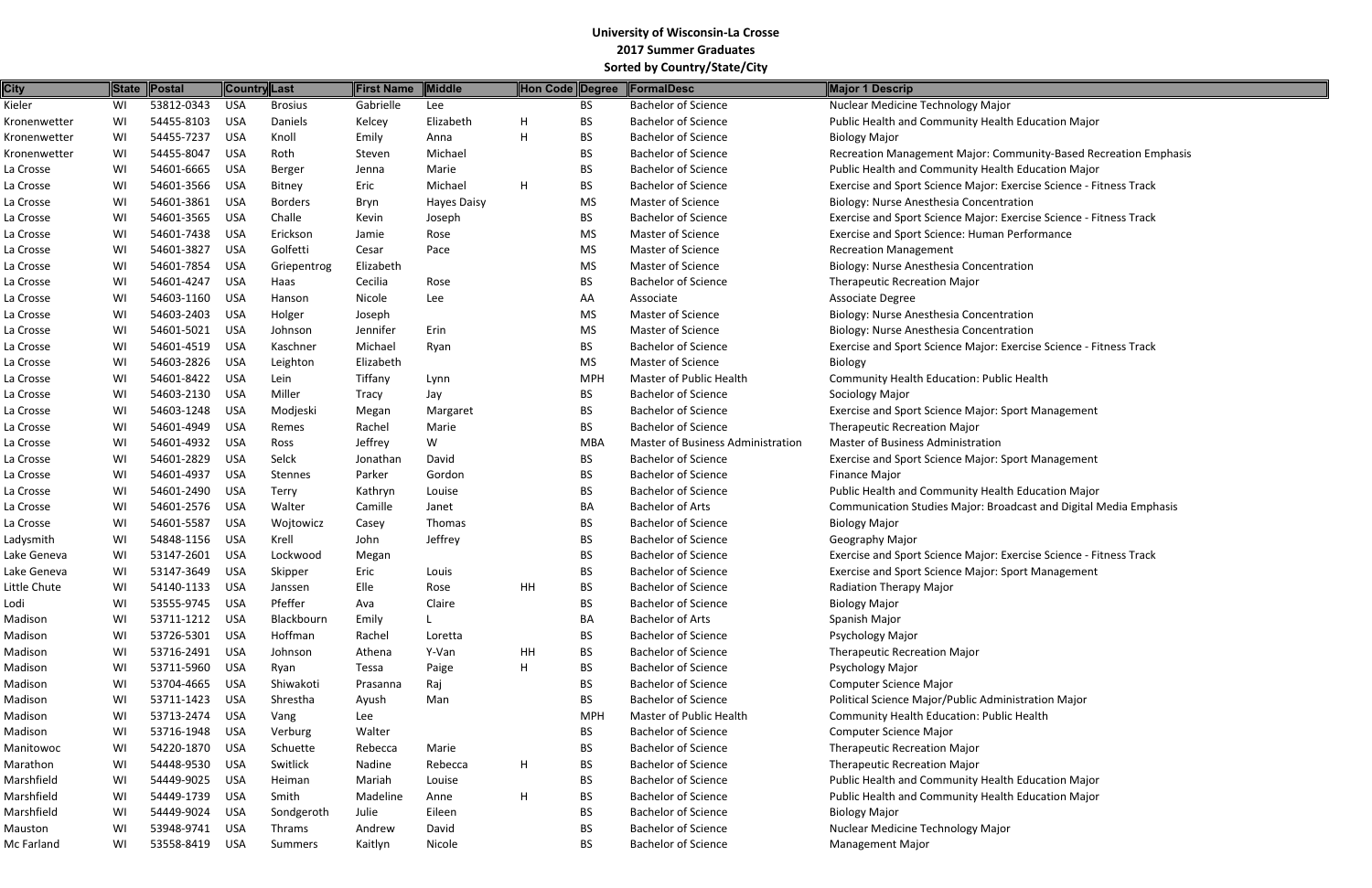| <b>City</b>      | <b>State</b> | <b>Postal</b> | <b>Country Last</b> |                | First Name       | Middle        | Hon Code Degree |             | <b>FormalDesc</b>                 | Major 1 Descrip                                           |
|------------------|--------------|---------------|---------------------|----------------|------------------|---------------|-----------------|-------------|-----------------------------------|-----------------------------------------------------------|
| Melrose          | WI           | 54642-8443    | <b>USA</b>          | Young          | Stephanie        | Joy           |                 | <b>MPH</b>  | Master of Public Health           | <b>Community Health Education: Public Health</b>          |
| Menomonee Falls  | WI           | 53051-1966    | <b>USA</b>          | Lewinski       | Monica           | Rose          |                 | BS          | <b>Bachelor of Science</b>        | Public Health and Community Health Education Major        |
| Middleton        | WI           | 53562-3610    | <b>USA</b>          | Torresani      | Elizabeth        | Louise        | H               | <b>BS</b>   | <b>Bachelor of Science</b>        | <b>Radiation Therapy Major</b>                            |
| Milton           | WI           | 53563-8528    | <b>USA</b>          | Brown          | Victoria         | Marie         |                 | <b>BS</b>   | <b>Bachelor of Science</b>        | Public Health and Community Health Education Major        |
| Milwaukee        | WI           | 53212-1757    | <b>USA</b>          | Franke         | Rose             | Simonsen      | HH              | <b>BS</b>   | <b>Bachelor of Science</b>        | <b>Economics Major</b>                                    |
| Milwaukee        | WI           | 53221-1901    | <b>USA</b>          | Hernandez      | Jesus            | Alberto       |                 | <b>BS</b>   | <b>Bachelor of Science</b>        | <b>Therapeutic Recreation Major</b>                       |
| Milwaukee        | WI           | 53208-1135    | <b>USA</b>          | Nathan         | Stella           | Elizabeth     |                 | BA          | <b>Bachelor of Arts</b>           | <b>English Major: Rhetoric and Writing Emphasis</b>       |
| Milwaukee        | WI           | 53224-2749    | <b>USA</b>          | Nichols        | Justin           | Albert        | HH              | <b>BS</b>   | <b>Bachelor of Science</b>        | <b>Finance Major</b>                                      |
| Milwaukee        | WI           | 53222-2924    | <b>USA</b>          | Nitecke        | Christina        |               | H               | <b>BS</b>   | <b>Bachelor of Science</b>        | <b>Radiation Therapy Major</b>                            |
| Milwaukee        | WI           | 53226-4517    | <b>USA</b>          | O'Brien        | lan              | Timothy       | H               | <b>BS</b>   | <b>Bachelor of Science</b>        | Exercise and Sport Science Major: Exercise Science - Fitr |
| Milwaukee        | WI           | 53208-3659    | <b>USA</b>          | Styczynski     | Abigail          |               |                 | <b>BS</b>   | <b>Bachelor of Science</b>        | Sociology Major                                           |
| Monroe           | WI           | 53566-8858    | <b>USA</b>          | Kind           | Sarah            |               |                 | <b>BS</b>   | <b>Bachelor of Science</b>        | <b>Biology Major</b>                                      |
| Monticello       | WI           | 53570-9819    | <b>USA</b>          | Kolasch        | Lukas            | Norman        |                 | <b>BS</b>   | <b>Bachelor of Science</b>        | Exercise and Sport Science Major: Exercise Science - Fitr |
| Mosinee          | WI           | 54455-1822    | <b>USA</b>          | Hill           | Hannah           | Lane          |                 | <b>BS</b>   | <b>Bachelor of Science</b>        | <b>Therapeutic Recreation Major</b>                       |
| Mukwonago        | WI           | 53149-8206    | <b>USA</b>          | Boyer          | Alec             | James         |                 | <b>BS</b>   | <b>Bachelor of Science</b>        | Exercise and Sport Science Major: Exercise Science - Fitr |
| Mukwonago        | WI           | 53149         | <b>USA</b>          | Murphy         | Courtney         | Nicole        | HH              | <b>BS</b>   | <b>Bachelor of Science</b>        | <b>Community Health Education Major</b>                   |
| Muskego          | WI           | 53150-8881    | <b>USA</b>          | Klinkosh       | <b>Bridgette</b> | Ann           |                 | <b>BS</b>   | <b>Bachelor of Science</b>        | <b>Marketing Major</b>                                    |
| Neenah           | WI           | 54956-2820    | <b>USA</b>          | <b>Binning</b> | Jamie            | Simpson       | HH              | <b>BS</b>   | <b>Bachelor of Science</b>        | Recreation Management Major: Community-Based Reci         |
| Neenah           | WI           | 54956-1930    | <b>USA</b>          | <b>Braun</b>   | Ezekiel          | Jay           |                 | <b>BS</b>   | <b>Bachelor of Science</b>        | Nuclear Medicine Technology Major                         |
| Neenah           | WI           | 54956-9039    | <b>USA</b>          | Rohe           | Richard          | Patrick       |                 | <b>BS</b>   | <b>Bachelor of Science</b>        | <b>Management Major</b>                                   |
| Neenah           | WI           | 54956-4625    | <b>USA</b>          | Wood           | Carli            |               |                 | <b>BS</b>   | <b>Bachelor of Science</b>        | <b>Therapeutic Recreation Major</b>                       |
| New Berlin       | WI           | 53151-2000    | <b>USA</b>          | Krueger        | Samantha         | Kristine      |                 | <b>DPT</b>  | Doctor of Physical Therapy        | Physical Therapy                                          |
| New Holstein     | WI           | 53061-1324    | <b>USA</b>          | Nisler         | Joshua           | Robert        | H               | <b>BS</b>   | <b>Bachelor of Science</b>        | Exercise and Sport Science Major: Exercise Science - Fitr |
| Oconomowoc       | WI           | 53066-9425    | <b>USA</b>          | Baker          | Amy              |               |                 | <b>MS</b>   | <b>Master of Science</b>          | Microbiology                                              |
| Oconomowoc       | WI           | 53066-5046    | <b>USA</b>          | Kleinhans      | Korey            | Andrew        |                 | <b>MS</b>   | <b>Master of Science</b>          | Exercise and Sport Science: Physical Education Teaching   |
| Oconomowoc       | WI           | 53066-3457    | <b>USA</b>          | Lamp           | Corey            | Tyler         |                 | <b>BS</b>   | <b>Bachelor of Science</b>        | <b>Management Major</b>                                   |
| Oconomowoc       | WI           | 53066-2372    | <b>USA</b>          | Miracola       | Paige            | Lee           |                 | <b>BS</b>   | <b>Bachelor of Science</b>        | <b>Therapeutic Recreation Major</b>                       |
| Oconomowoc       | WI           | 53066-4035    | <b>USA</b>          | Schmeling      | Jessica          | Taylor        |                 | BA          | <b>Bachelor of Arts</b>           | Psychology Major                                          |
| Onalaska         | WI           | 54650-2288    | <b>USA</b>          | Moua           | Maizoua          |               |                 | <b>BS</b>   | <b>Bachelor of Science</b>        | Finance Major                                             |
| Onalaska         | WI           | 54650-9007    | <b>USA</b>          | Simones        | Samuel           |               |                 | <b>BS</b>   | <b>Bachelor of Science</b>        | Finance Major: Risk, Insurance and Financial Planning Co  |
| Onalaska         | WI           | 54650-8751    | <b>USA</b>          | Tevis          | Amy              | <b>Beth</b>   |                 | <b>MS</b>   | Master of Science                 | Biology: Nurse Anesthesia Concentration                   |
| Onalaska         | WI           | 54650-2546    | <b>USA</b>          | Thao           | Lychee           | Angel         |                 | <b>BS</b>   | <b>Bachelor of Science</b>        | Health and Wellness Management Major                      |
| Onalaska         | WI           | 54650-2208    | <b>USA</b>          | Zettler        | David            | Robert        |                 | <b>MS</b>   | <b>Master of Science</b>          | Exercise and Sport Science: Human Performance             |
| Oshkosh          | WI           | 54902-6664    | <b>USA</b>          | Bahr           | <b>Britani</b>   | Nicole        |                 | <b>BS</b>   | <b>Bachelor of Science</b>        | <b>Mathematics Major</b>                                  |
| Osseo            | WI           | 54758-7169    | <b>USA</b>          | Skoyen         | Alexa            | Lacey         |                 | BA          | <b>Bachelor of Arts</b>           | Sociology Major/Public Administration Major               |
| Pardeeville      | WI           | 53954-9422    | <b>USA</b>          | Schepp         | Eric             | Paul          |                 | <b>BS</b>   | <b>Bachelor of Science</b>        | <b>Biology Major: Biomedical Science Concentration</b>    |
| Phillips         | WI           | 54555-7811    | <b>USA</b>          | Zimmermann     | Makayla          |               |                 | <b>BS</b>   | <b>Bachelor of Science</b>        | Psychology Major                                          |
| Pittsville       | WI           | 54466-9344    | <b>USA</b>          | Ortner         | Marissa          | Marie         | H               | <b>BS</b>   | <b>Bachelor of Science</b>        | Public Health and Community Health Education Major        |
| Plover           | WI           | 54467-2310    | <b>USA</b>          | Kuckkahn       | Molly            | Jayne         |                 | <b>BS</b>   | <b>Bachelor of Science</b>        | Public Health and Community Health Education Major        |
| Port Washington  | WI           | 53074-9654    | <b>USA</b>          | Watry          | Hunter           | Alan          |                 | BA          | <b>Bachelor of Arts</b>           | Archaeological Studies Major                              |
| Portage          | WI           | 53901-1264    | <b>USA</b>          | Stout          | Sean             | Glen          |                 | <b>CERT</b> | Certificate                       | <b>Educational Leadership</b>                             |
| Poynette         | WI           | 53955-9401    | <b>USA</b>          | Rice           | Sarah            |               |                 | <b>BS</b>   | <b>Bachelor of Science</b>        | <b>Therapeutic Recreation Major</b>                       |
| Prairie du Chien | WI           | 53821-2828    | <b>USA</b>          | Key            | Cody             | James Raddatz |                 | <b>MBA</b>  | Master of Business Administration | Master of Business Administration                         |
| Prairie du Sac   | WI           | 53578-9741    | <b>USA</b>          | Bonjour        | Matthew          | William       |                 | <b>BS</b>   | <b>Bachelor of Science</b>        | <b>Accountancy Major</b>                                  |
| Prairie du Sac   | WI           | 53578-1145    | <b>USA</b>          | Carroll        | Jane             | Nicole        |                 | AA          | Associate                         | Associate Degree                                          |
| Racine           | WI           | 53404-1301    | <b>USA</b>          | Carlo          | Alexandra        |               |                 | <b>BS</b>   | <b>Bachelor of Science</b>        | Public Health and Community Health Education Major        |
| Reedsburg        | WI           | 53959-1464    | <b>USA</b>          | Conlin         | Shannon          | Elizabeth     |                 | <b>MS</b>   | Master of Science                 | Biology: Nurse Anesthesia Concentration                   |
|                  |              |               |                     |                |                  |               |                 |             |                                   |                                                           |

Exercise Science - Fitness Track

Exercise Science - Fitness Track

Exercise Science - Fitness Track

**I** aminity-Based Recreation Emphasis

Exercise Science - Fitness Track

Financial Planning Concentration